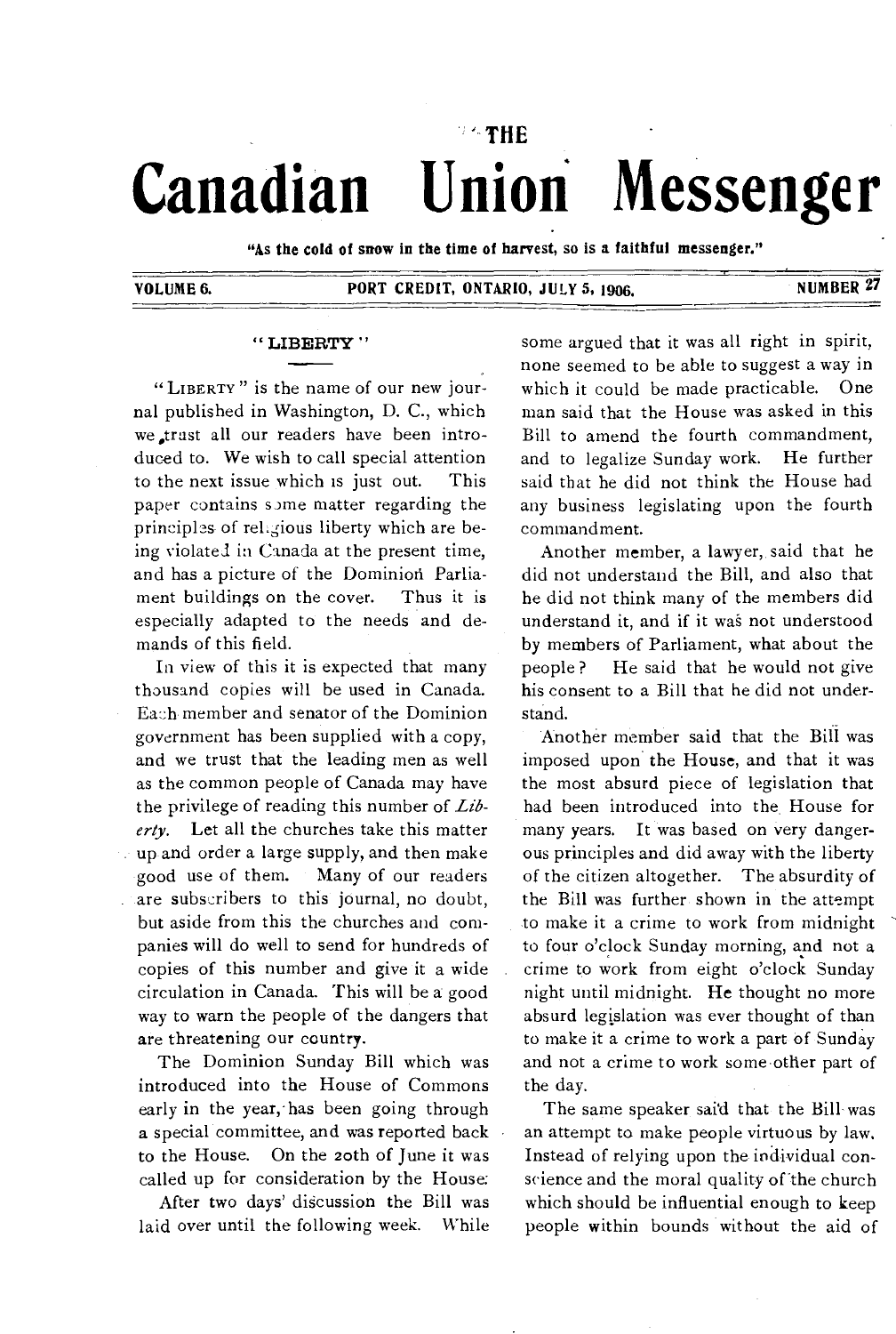the civil law to tell people they must be good.

While the Prime Minister would not admit that the Bill was an absurdity, he said the measure was a difficult one to frame and that it called for mutual concessions and compromise. It was made clear in the House that the Bill emanated from the Lord's Day Alliance, and no one seemed to deny that it was religious in character.

Some see the evil of religious legislation while others do not seem to comprehend what is involved in such a movement.

There is no better way to enlighten the people regarding this matter than to give *Liberty,* as well as our religious liberty tracts, a wide circulation.

Send your orders for the new journal to B. B. Noftsger, Toronto Junction, Ont., at once, and have an active part in giving this Canadian number a wide circulation. He that acts promptly acts wisely. Further reports of the development of the Sunday Bill will be given from time to time.

W. H. THURSTON.

#### **FROM THE FIELD**

#### **MY TRIP TO ST. JOSEPH'S ISLAND**

ON Tuesday, June *5,* among well-wishing fellow-students and friends, I took my leave of Lornedale Academy, and started out with tent and outfit to my place of labor for the summer. On arriving at Collingwood I found that my trunk and baggage, which had been cheked all right, had not come through. As I did not care to leave without them, I saw that I must miss my boat. This was a dissapointment to me, as I was a stranger in the, place, and was anxious to reach my destination. I did not worry long, however, but claimed the promise, "All things work together for good to them that love God, and are called according to his

purpose." God must have a purpose in this delay. Some soul here must hear tidings of this message of salvation.

**I** immediately started out into the country, and about six miles out began to visit. Doors were thrown open to me, and **I** found a hearty welcome in the homes of the people. They had never heard of Adventists before, but they were deeply interested in my explanation of the Word of Truth; so much so, that they invited me to hold a meeting in their church that night. Several seemed impressed, and as I left them they gave me a very good wish for the success of my work this summer. There was apparently a longing in their hearts for more of the truth, which I hope will be satisfied some day.

Having accomplished this little service, **I** returned **and** took the boat on Thursday. It was a very pleasant trip through to Manitoulin Island. Here I visited my aged parents from whom I had been separated for nearly two years. They were glad to see me, and I found that God had wonderfully cared for them during my absence. I spent three days visiting in the vicinity of my home, during which time I arranged with the Presbyterian minister to hold a meeting on Tuesday night in the church. The news of my being home spread rapidly, and on the night appointed, the meeting house was crowded. Though the country is but thinly settled, about seventy men and women were present,— " an eager, expectant, waiting throng." As I thought of standing before my old associates and acquaintances, my courage almost failed, but when the time came the Lord clothed with courage and a power which I cannot well describe.

As I stood before the people, the best theme I could think of was my own experience. This was right from my heart and was accompanied by the power of the Spirit of God. When I held up the Word of God before the people as the agent of my salva-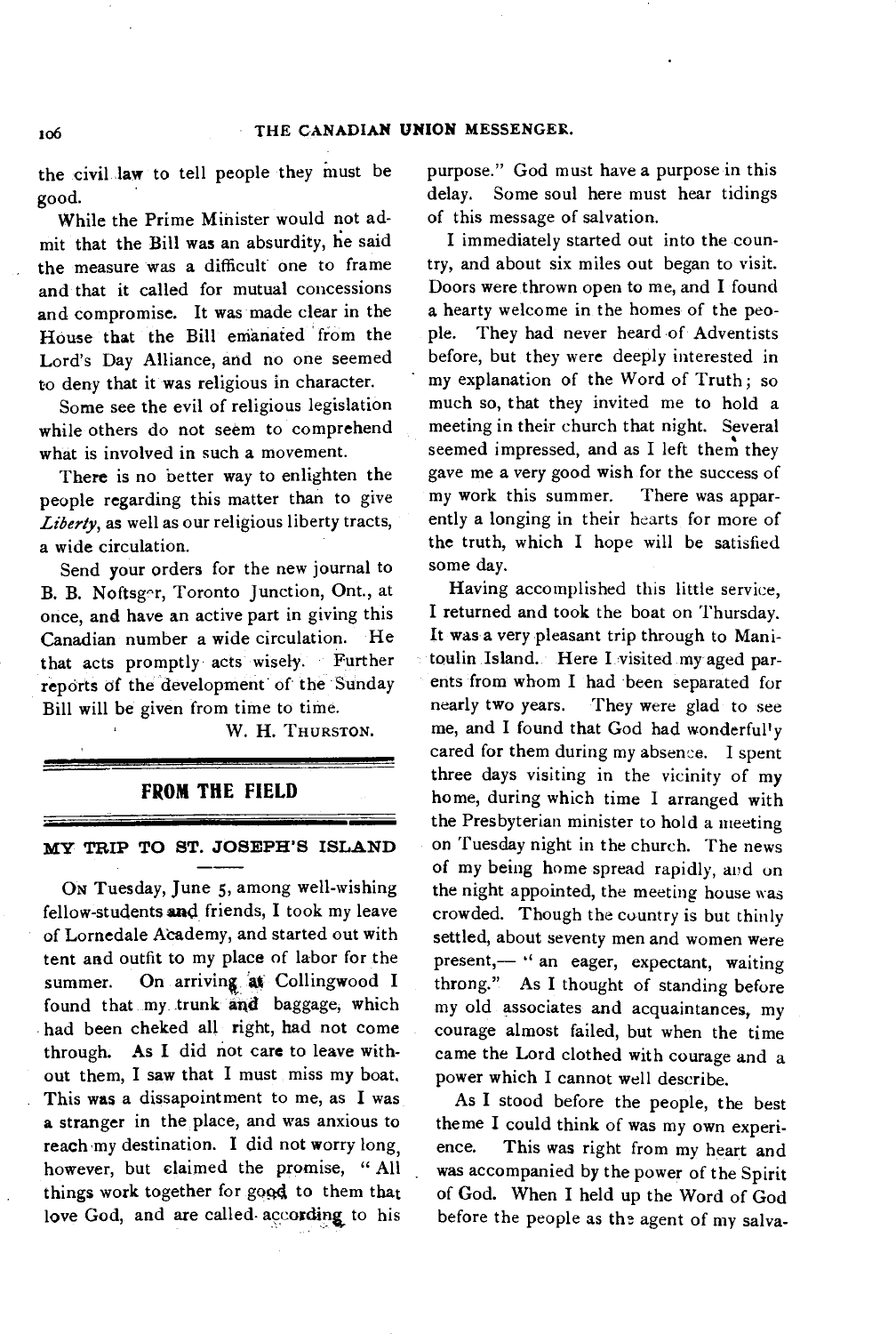tion, when tradition, and revival excitement, and all else had failed to transform my life, men of strength, steeped in sin, even as I had once been, broke down. Thier hearts were melted and a mighty wave of the Spirit swept over the meeting. The presence of the Lord was very near.

As I met with the people they begged of me to stay and hold a series of meetings. I began to regret that I had not taken the tent there, but as I look into the matter I see the hand of God guiding in it all. The people know my faith and manner of life, and now they see that I am rooted and grounded in the Word of God. The seed has been sown in their hearts, and they will be the better prepared to receive the truth, not as the word of man, but as it is in Jesus, when I return, if it is the will of God that I shall.

In my visits I found five people who, having read the books which Brother Carr sold -here, believe this truth with all their hearts, and have ceased to attend the chucrh to which they once belonged. They are just on the point of decision, and I am confident that a series of meetings would set their feet on the solid rock. One man promised that, God helping him, he would take his stand, and become a worker for the Master. He subscribed for the MESSENGER so that he might keep in touch with our work in Ontario. Brethren, pray for him.

I am now on my way to St. Joseph's Island, where Brother Handcock from Nebraska will join me. Brethren and sisters, shall we not have your earnest prayers that the Lord will baptize his servants with power, and that we may see souls saved in this our field of labor.

J. H. MCEACHERN.

ELDER H. E. Rickard of FitchBay, Que., is very sick with acute Bright's disease. Let all remember him in prayer.

ti is

W. H. T.

#### **MORE ABOUT ' THE SUNDAY BILL**

Ar twelve o'clock Wednesday night, June 27, the Sunday Bill practically passed the House of Commons with the exception of one section. The Minister of Justice hopes to so amend this section that it will meet the minds of the. House. The clause proposed by the Jews exempting those who conscientiously observe the seventh day of the week did not carry.

Seventh-day Adventists and their attitude toward the government and toward other Christian people was discussed, freely, and it was stated by the Hon. Mr. Fisher and others that Seventh-day Adventists were a conscientious, Christian people, good citizens, a law-abiding people, and that they respected the rights of other Christian people and should not be oppressed by this Bill. The effect of the Bill or the Jews was also freely discussed.

There was strong opposition to the Bill from different parts, but the majority rules in civil questions, and now it is ruling in religious questions. The Bill will not become law until it passes the Senate and is signed by tne Governor General. It is not quite through the House yet, but the contested section will probably be amended so that it will pass.

Ore member said there should be one day of rest in Canada and one only, and those who would not conform to it should go elsewhere. This expression was responded to in different parts of the House, 'Hear, hear." We shall know in a few •days the decision of the House as regards this Bill. The discussion of the Bill reminds one very much of the declaration in Rev. r3: 14. It means something to be loyal to the Word in these times; but "He that overcometh shall not be hurt of the second death." Let the golden rule be *our*  motto. More later regarding this Bill.

W. H. THURSTON.